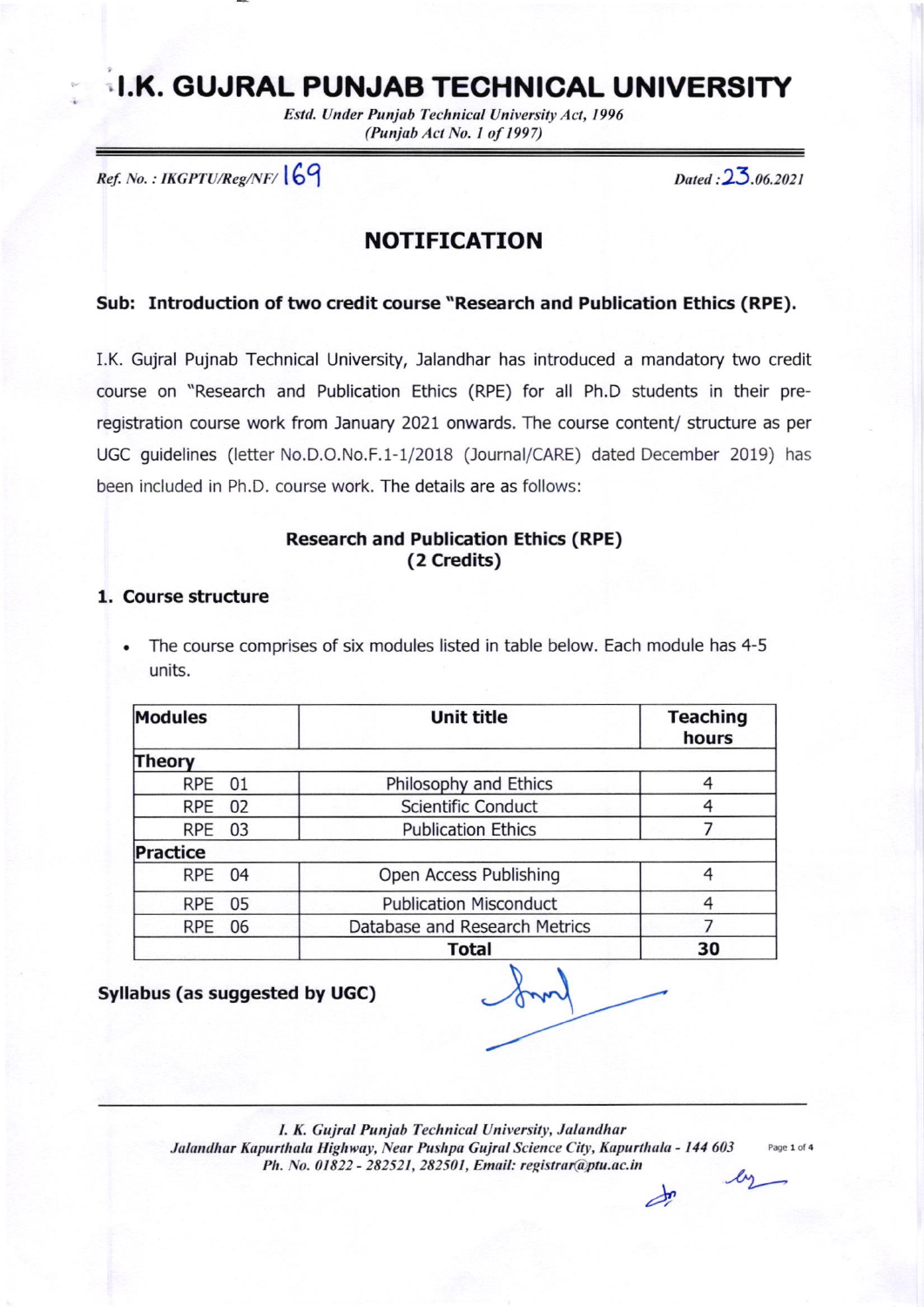#### **THEORY**

# RPE 01: PHILOSOPHY AND ETHICS (3hrs.)

- 1. Introduction to Philosophy: deflnition, nature and scope, concept, branches
- 2. Ethics: definition, moral Philosophy, nature of moral judgements and reactions

# RPE 02: SCIENTIFIC CONDUCT (shrs.)

- 1. Ethics with respect to science and research
- 2. Intellectual honesty and research integrity
- 3. Scientific misconducts: Falsification, Fabrication and Plagiarism (FFP)
- 4. Redundant publications: duplicate and overlapping publications, salami slicing.
- 5. Selective reporting and misrepresentation of data

#### RPE 03: PUBLICATION ETHICS (7hrs.)

- 1. Publication Ethics: definition, introduction, and importance
- 2. Best practices/standards setting initiatives and guidelines: COPE, WAME, etc.
- 3. Conflicts of interest
- 4. Publication misconduct: definition, concept, problems that lead to unethical behaviour and vice versa, types.
- 5. Violation of publication ethics, authorship, and contributorship
- 6. Identification of publication misconduct, complaints and appeals
- 7. Predatory publishers and journals

#### PRACTICE

#### RPE 04: OPEN ACCESS PUBLISHING (4hrs.)

- 1. Open access publications and initiatives
- 2. SHERPA/RoMEO online resource to check publisher copyright & self-archiving policies.
- 3. Software tool to identify predatory publications developed by SPPU.
- 4. Journal finder/journal suggestion tool viz. IANE, Elsevier Journal Finder, Springer Journal Suggester, etc.

#### RPE 05: PUBLICATION MISCONDUCT (4hrs.)

#### A. Group Discussion (2hrs,)

- 1. Subject specific ethical issues, FFP, authorship
- 2. Conflicts of interest
- 3. Complaints and appeals: examples and fraud from India and abroad

June

Page 2 of 4

 $\mu$ 

)